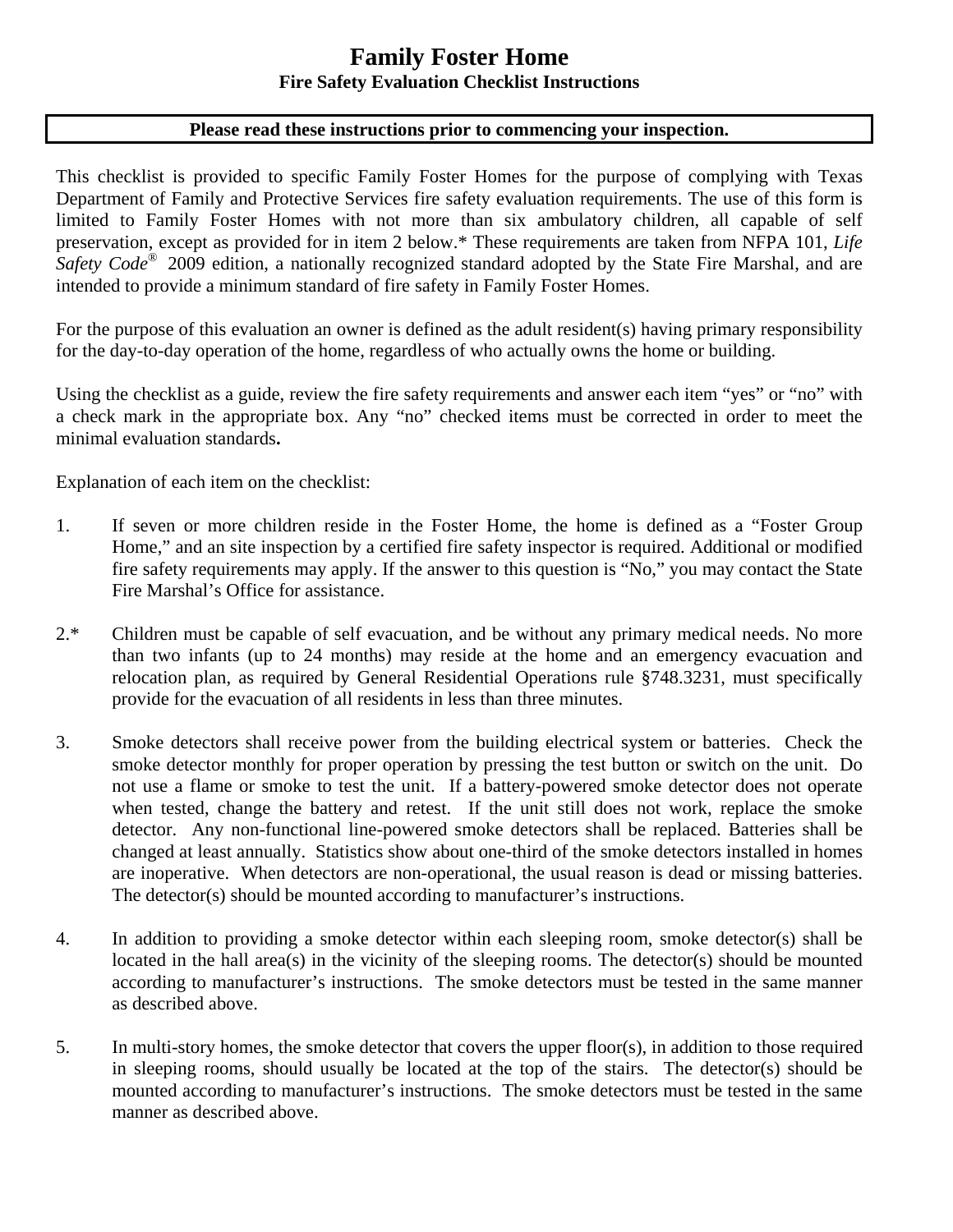6. Every sleeping room and every living and dining area shall be provided with access to a secondary means of escape to the outside of the home in addition to the front or back doors. The purpose of the secondary means of escape is to provide an occupant with an alternate escape route when fire or other emergency blocks the primary exit from the Foster Home.

Three types of secondary means of escape that are permitted:

(A) A door that opens to the outside.

## **OR**

(B) The use of an readily operable window in the sleeping rooms and living areas of the home that provides an opening of not less than 5.7 sq. ft. in area, minimum of 20 inches wide and 24 inches high, and the bottom of the opening no higher than 44 inches above the floor, located within 20 ft. of grade accessible to fire department apparatus.

### **OR**

(C) Every sleeping room and living area without a secondary means of escape (as described in A or B above), has a passage, other than the hallway, to another room that has a means of escape as described in A or B above. The passage must not have any doors that can be locked. An example would be two bedrooms or living areas directly connected with a passage or door. A shared bathroom connecting two living area or sleeping rooms usually will not be acceptable because one or both of the doors could be locked, preventing passage from one room to the other.

**Note:** There are two exceptions to the requirement for secondary means of escape from each bedroom or living area: (1) if the bedroom or living area has a door opening directly to the outside of the building, or (2) where the Foster Home is protected throughout by an approved automatic fire sprinkler system.

- 7. No Foster Home may have any interior door used in a path of escape that can be locked.
- 8. Primary exit doors and secondary means of escape, such as windows, and security bars that require a key, opening tool or special knowledge (security code, combination) are prohibited. Several multiple-death fires have occurred when a door lock could not be released because the key could not be found. The prohibition on these types of locks applies only to those doors or windows that are part of the required primary and secondary exits.
- 9. The requirement for a child being able to open a closet door from the inside is to ensure that the child cannot accidentally become locked inside.
- 10. Children will often lock themselves in the bathroom. Provisions for unlocking the doors from the outside will facilitate rescue by other occupants or by fire department personnel.
- 11. An attic room, for example, accessible only by a trap door or folding ladder, would not have an approved primary means of escape. A standard set of stairs to access the room would be required. Spiral staircases are also inadequate.
- 12. Un-vented heaters that bear the mark or label of an approved testing firm and are installed in accordance with the manufacturer's instructions and applicable safety codes are acceptable. Some older un-vented heaters are not equipped with vents to the outside of the home. These heaters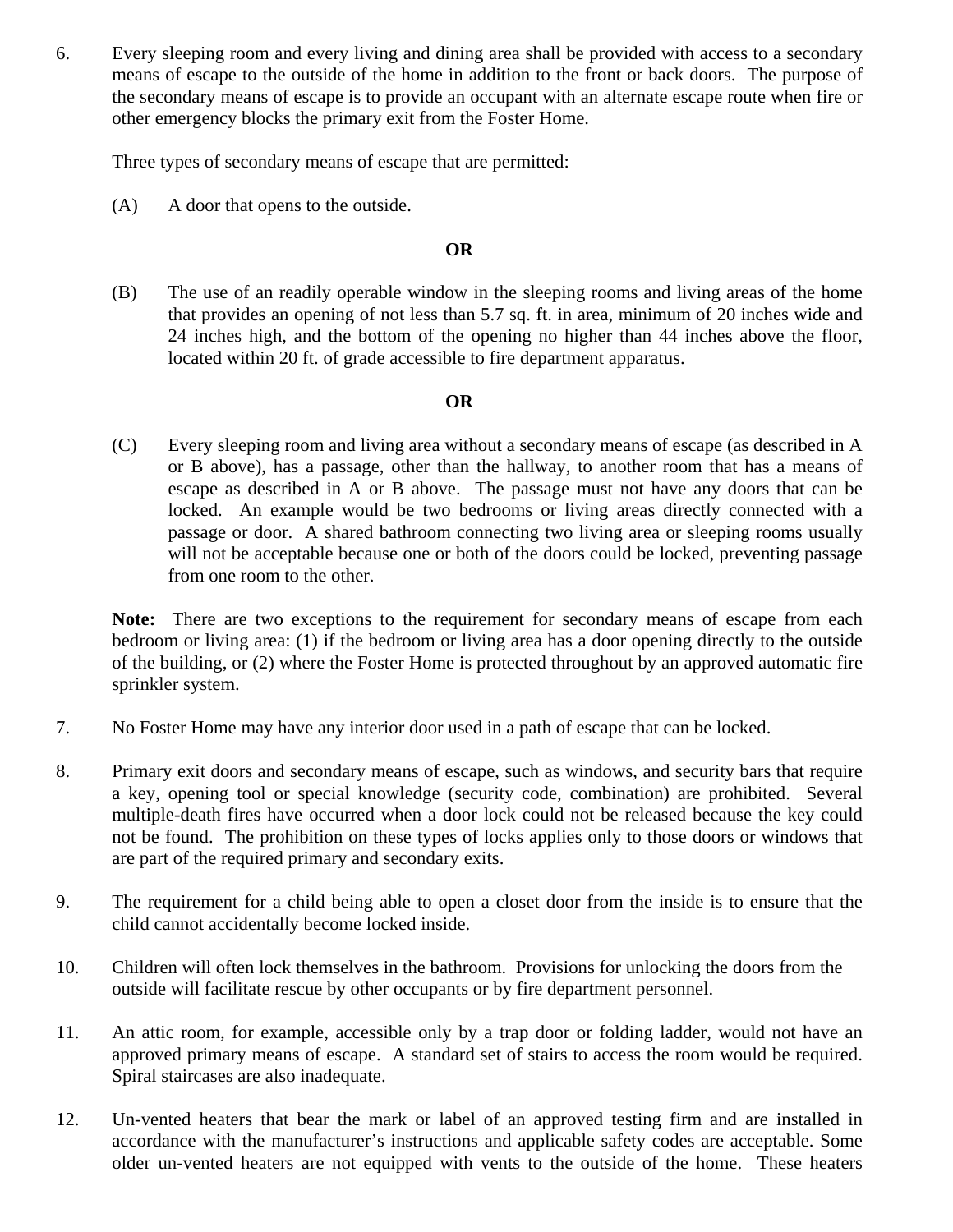depend on regular maintenance, proper adjustment, and an adequate air supply for proper combustion. Un-vented heaters can release lethal carbon monoxide into the home, deplete the oxygen levels in the home to dangerous limits, or provide an ignition source for a fire.

- 13. It is important to provide safeguards to protect children from the hot surfaces of heating equipment. Children do not always understand the dangers of hot surfaces. Screens (barriers) that prevent children from accessing heating equipment must be of closely spaced wire or expanded metal and must be securely attached to parts of the building to prevent movement.
- 14. All gas appliances must be equipped with metal tubing and connectors, no rubber hoses.
- 15. All gas-fired heaters, including any central heating unit, should be inspected annually by a qualified person to ensure the unit is in proper working order to prevent carbon monoxide poisoning.
- 16. There should be no storage of any item that could burn (boxes, paper, clothing, wood scraps, blankets/pillows) near stoves, heaters, fireplaces, or other sources of flame or heat, including the gas water heater closets or other gas fired appliances.
- 17. All matches and or lighters must be out of the reach of children. Children playing with matches and/or cigarette lighters cause many deaths and millions of dollars in damage each year.
- 18. Flammable liquids should be stored in safety cans with the lid shut to prevent vapors from escaping.
- 19. There should be a five-pound portable fire extinguisher mounted on a wall in the area of the kitchen to extinguish small fires that may develop in or on the stove.
- 20. Home fire escape plans are essential to enable all residents to know what to do when the smoke alarm sounds or other signs of fire are present. Home fire escape plans must rehearsed by all occupants each month to remain effective. The plan should enable all family members to escape using primary or secondary exits. A safe location outside the home should be selected for a gathering point, well away from the dangers of the fire or responding emergency vehicles.
- 21. Extension cords are to be used on a temporary basis only. When the cords remain plugged in, they become part of the building wiring system. No frayed or spliced appliance cords are permitted because of the danger of a short circuit. All unused openings in the electrical circuit breaker box must be covered to prevent any material from coming in contact with live electrical wires.

# **NOTE**

**The above requirements set a minimum standard for fire safety in the home. Special situations and circumstances may call for increased fire safety requirements above those detailed above. You may request assistance from the Texas Department of Family and Protective Services if you have any questions. The State Fire Marshal's Office may be contacted to interpret fire safety requirements.**